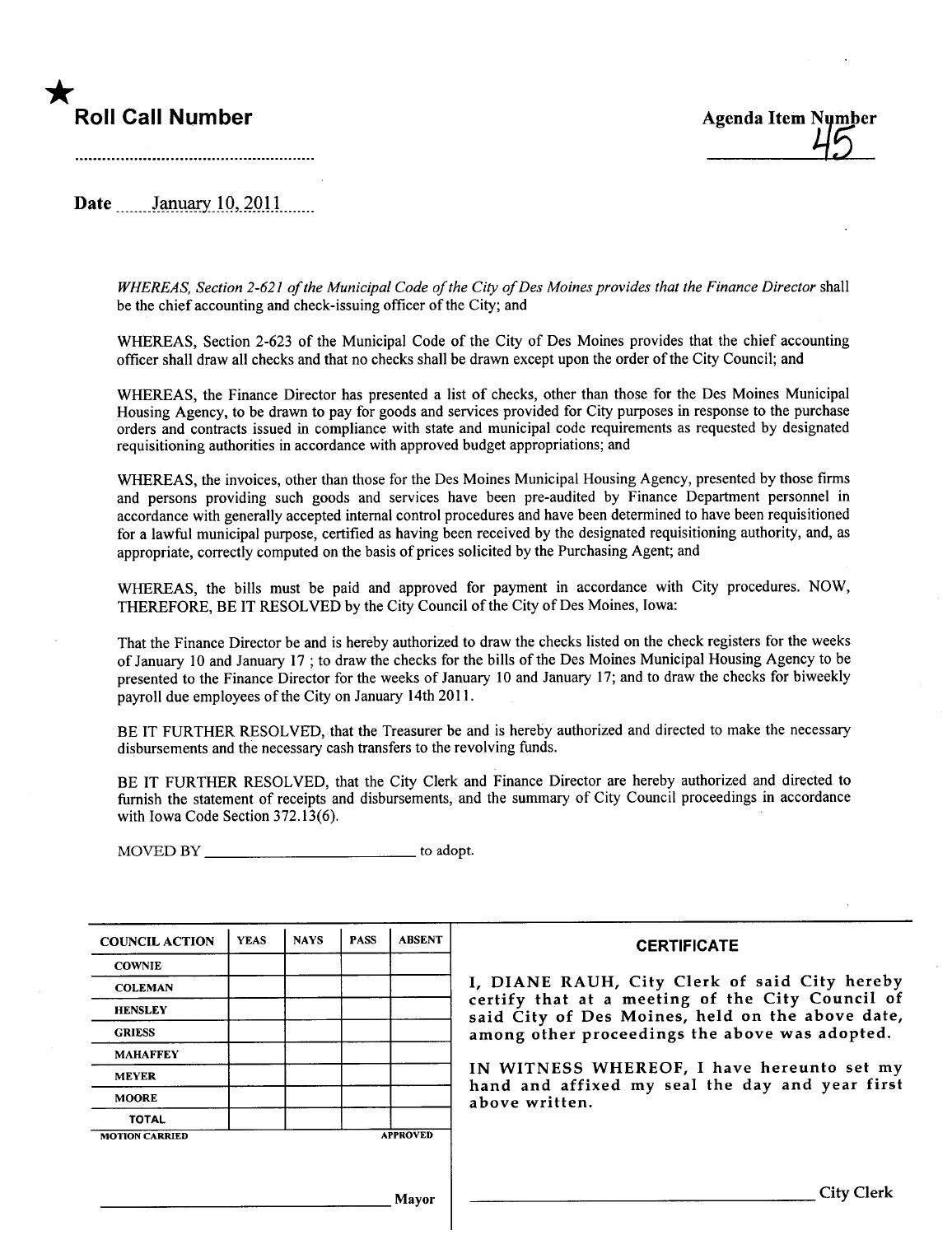#### DES MOINES ENGINEERIG DEPARTMENT CONSTRUCTION CONTRACT PARTIAL PAYMENT REQUEST



45

#### For Check Register of January 7,2011 As approved by City Council on December 20, 2010 (Roll Call No. 10-2098)

January 04,2011 Page No. I

The City Engineer has certified that the work performed associated with the following listed construction contract partial payments has been constructed in substantial compliance with the plans and specifications, and hereby requests that the Finance Department process payment to the following contractors:

 $\bar{\mathcal{A}}$ 

| <b>Activity ID</b> | <b>Project Title</b>                                               | Contractor                                                                                                                      | Partial<br>Payment<br>No. | Partial<br>Payment<br>Amount |
|--------------------|--------------------------------------------------------------------|---------------------------------------------------------------------------------------------------------------------------------|---------------------------|------------------------------|
| 06-2009-006        | Southeast Connector Paving - S.W. 2nd Street to<br>S.E. 6th Street | Corell Contractor, Inc. &<br>Subsidiary<br>Grant S. Corell, President<br>1300 Lincoln Street<br>West Des Moines, IA 50265       | 19                        | \$459,418.01                 |
|                    | NHSX-U-1945(407)--8S-77                                            |                                                                                                                                 |                           |                              |
| 25-2010-097        | Demolition at Southern Meadows Apartments, 2800<br>SE 8th Street   | <b>Robinson Brothers</b><br>Environmental, Inc.<br>Michael T. Robinson,<br>President<br>220 Raemisch Road<br>Waunakee, WI 53597 | 01                        | \$73,913.80                  |

NSP-08-023

Requested by:

 $\frac{1}{2}$ amela S. Cooksey, P.E.

cc: City Clerk

Funds available:

Allen McKinley Des Moines Finance Director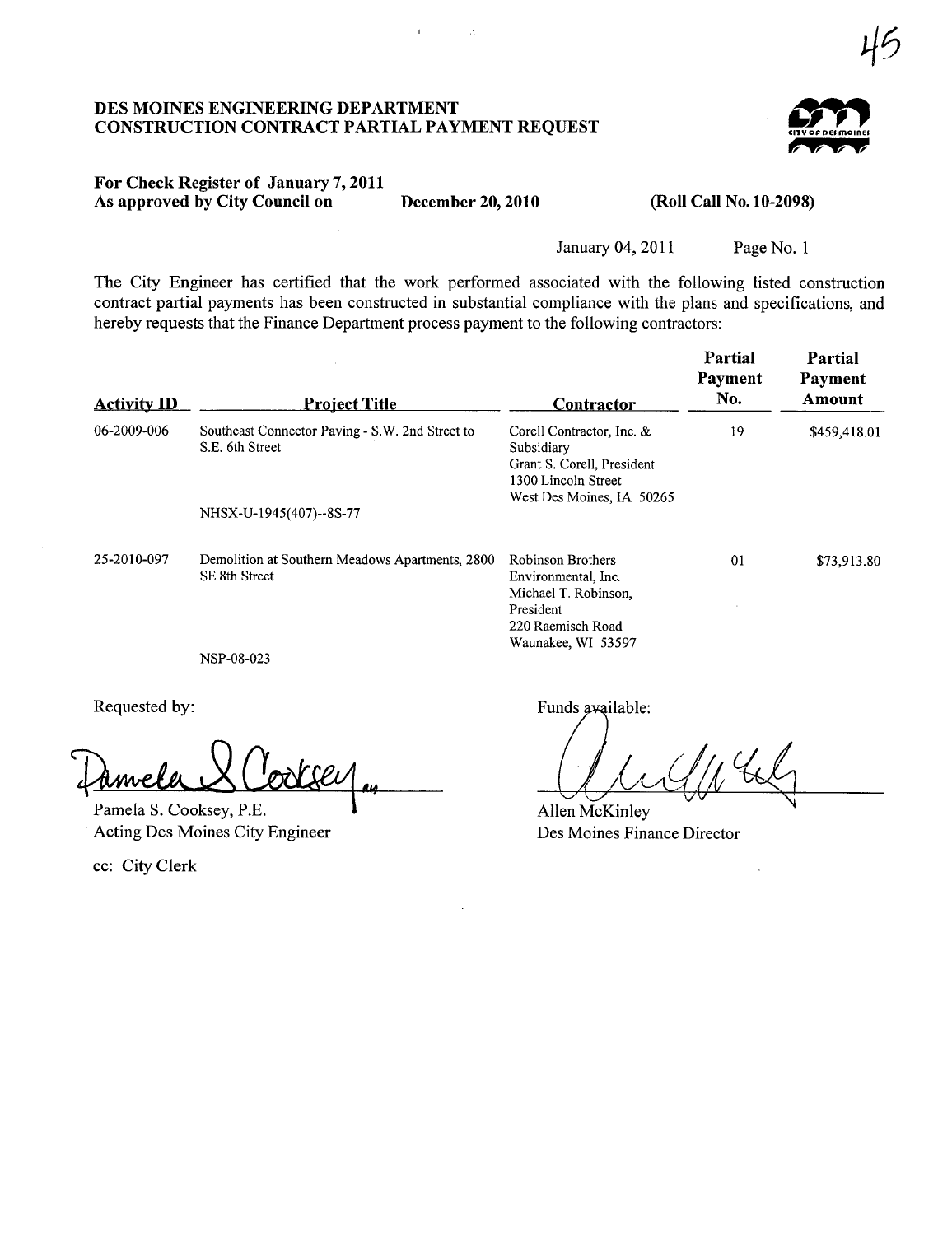#### DES MOINES ENGINEERING DEPARTMENT CONSTRUCTION CONTRACT PARTIAL PAYMENT REQUEST



45

#### For Check Register of December 28, 2010<br>As approved by City Council on December 20, 2010 As approved by City Council on December 20, 2010 (Roll Call No. 10-2098)

December 27,2010 Page No.1

The City Engineer has certified that the work performed associated with the following listed construction contract partial payments has been constructed in substantial compliance with the plans and specifications, and hereby requests that the Finance Department process payment to the following contractors:

| <b>Project Title</b>                                              | <u>Contractor</u>                                                                                                                      | Payment<br>No. | Payment<br>Amount |
|-------------------------------------------------------------------|----------------------------------------------------------------------------------------------------------------------------------------|----------------|-------------------|
| Jackson Avenue Detention Basin Pump Station                       | Rice Lake Contracting Corp.<br>dba Rice Lake Construction<br>Group<br>Luke Spalj, C.E.O.<br>22360 County Road 12<br>Deerwood, MN 56444 | 03             | \$616,124.51      |
| 08-DRI-235                                                        |                                                                                                                                        |                |                   |
| Dean's Lake Storm Sewer Crossing Improvements                     | Reilly Construction Co., Inc.<br>Chris R. Reilly, President<br>110 E. Main Street<br>PO Box 99<br>Ossian, IA $52161$                   | 01             | \$8,312.50        |
| Pump Station Emergency Power Generation - Phase<br>$\overline{2}$ | C. L. Carroll Co., Inc.<br>Jon P. Rissman, President<br>3623 6th Avenue<br>Des Moines, IA 50313                                        | 04             | \$248,802.63      |
|                                                                   | 08-DRI-205                                                                                                                             |                |                   |

Requested by:

 $2$  Cooksey.

Pamela S. Cooksey, P.E. Acting Des Moines City Engineer

cc: City Clerk

Funds available:

 $|C|/2$  $M_{\odot}$   $W_1$   $W_2$   $_{\text{BB}}$ 

Allen McKinley Des Moines Finance Director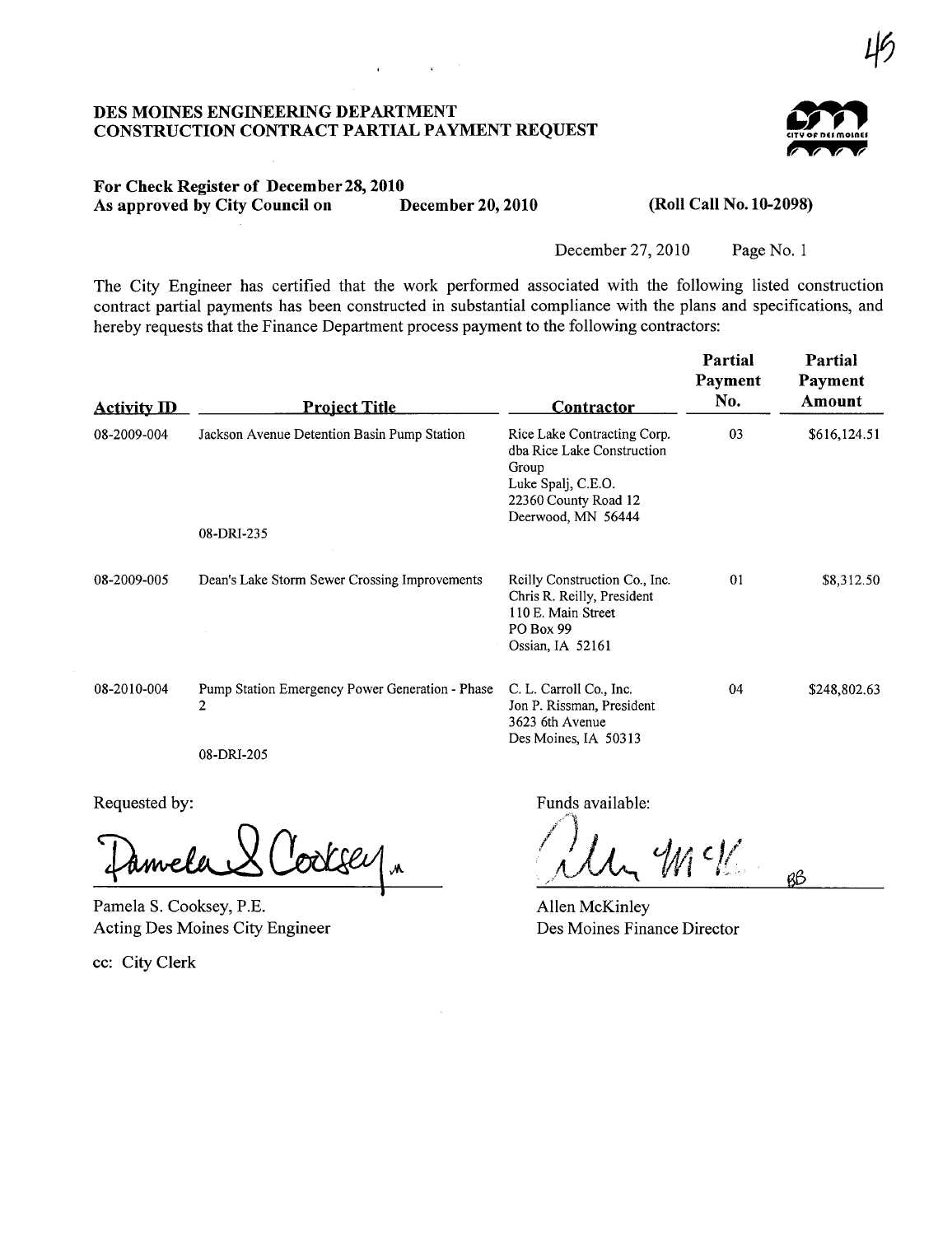$0$   $6$   $6$ 

#### DES MOINES ENGINEERING DEPARTMENT CONSTRUCTION CONTRACT PARTIAL PAYMENT REQUEST

 $\ddot{\phantom{a}}$ 

## For Check Register of December 22, 2010<br>As approved by City Council on December 20, 2010

December 20, 2010 Page No. 1

The City Engineer has certified that the work performed associated with the following listed construction contract partial payments has been constructed in substantial compliance with the plans and specifications, and hereby requests that the Finance Department process payment to the following contractors:

| <b>Activity ID</b> | <b>Project Title</b>                                                                                      | <b>Contractor</b>                                                                                                                                         | Partial<br>Payment<br>No. | Partial<br>Payment<br><b>Amount</b> |
|--------------------|-----------------------------------------------------------------------------------------------------------|-----------------------------------------------------------------------------------------------------------------------------------------------------------|---------------------------|-------------------------------------|
| 06-2010-002        | 45th Street Resurfacing - South of Grand Avenue                                                           | Grimes Asphalt & Paving<br>Corp.<br>J. M. Yonker, President<br>1001 SE 37th Street<br>Grimes, IA 50111                                                    | 03                        | \$125,266.39                        |
| 06-2010-016        | 2010 Expanded Street Resurfacing Program -<br>Contract 2                                                  | OMG Midwest, Inc. d/b/a<br>Des Moines Asphalt &<br>Paving<br>James Gauger, President<br>5550 NE 22nd Street<br>P.O. Box 3365<br>Des Moines, IA 50316-0365 | 04                        | \$888.25                            |
|                    | I-JOBS Local Street & Road Funding                                                                        |                                                                                                                                                           |                           |                                     |
| 07-2009-008        | 33rd Street Sewer Separation                                                                              | Reilly Construction Co., Inc.<br>Chris R. Reilly, President<br>110 E. Main Street<br>PO Box 99<br>Ossian, IA 52161                                        | 03                        | \$192,388.82                        |
|                    | 08-DRI-034                                                                                                |                                                                                                                                                           |                           |                                     |
| 10-2008-018        | Police Department Metro Star Building<br>Improvements                                                     | DDVI, Inc.<br>Gina Della Vedova-Piper,<br>President<br>7 Benton Avenue<br>Box 275<br>Albia, IA 52531                                                      | 05                        | \$16,712.23                         |
| 11-2010-008        | Waveland Trail Phase 2 - University Avenue to<br>Franklin Avenue                                          | <b>Elder Corporation</b><br>Jared R. Elder II, President<br>5088 E. University Avenue                                                                     | 01                        | \$385,254.17                        |
|                    | STP-E-1945(765)--8V-77                                                                                    | Des Moines, IA 50327                                                                                                                                      |                           |                                     |
| 12-2007-003        | Southeast Connector - Des Moines River Bridge<br>with Levee, Sanitary Sewer, and Water Main<br>Relocation | United Contractors, Inc. and<br>Subsidiaries<br>Gary B. Sandquist, President<br>6678 N.W. 62nd Avenue<br>Johnston, IA 50131                               | 47                        | \$403,027.03                        |
|                    | NHSX-U-1945(402)--8S-77, NHSX-U-1945(403)--8S-77, NHSX-U-1945(405)--8S-77                                 |                                                                                                                                                           |                           |                                     |

(Roll Call No.)  $10 - 2090$ 

r; "W "W "W